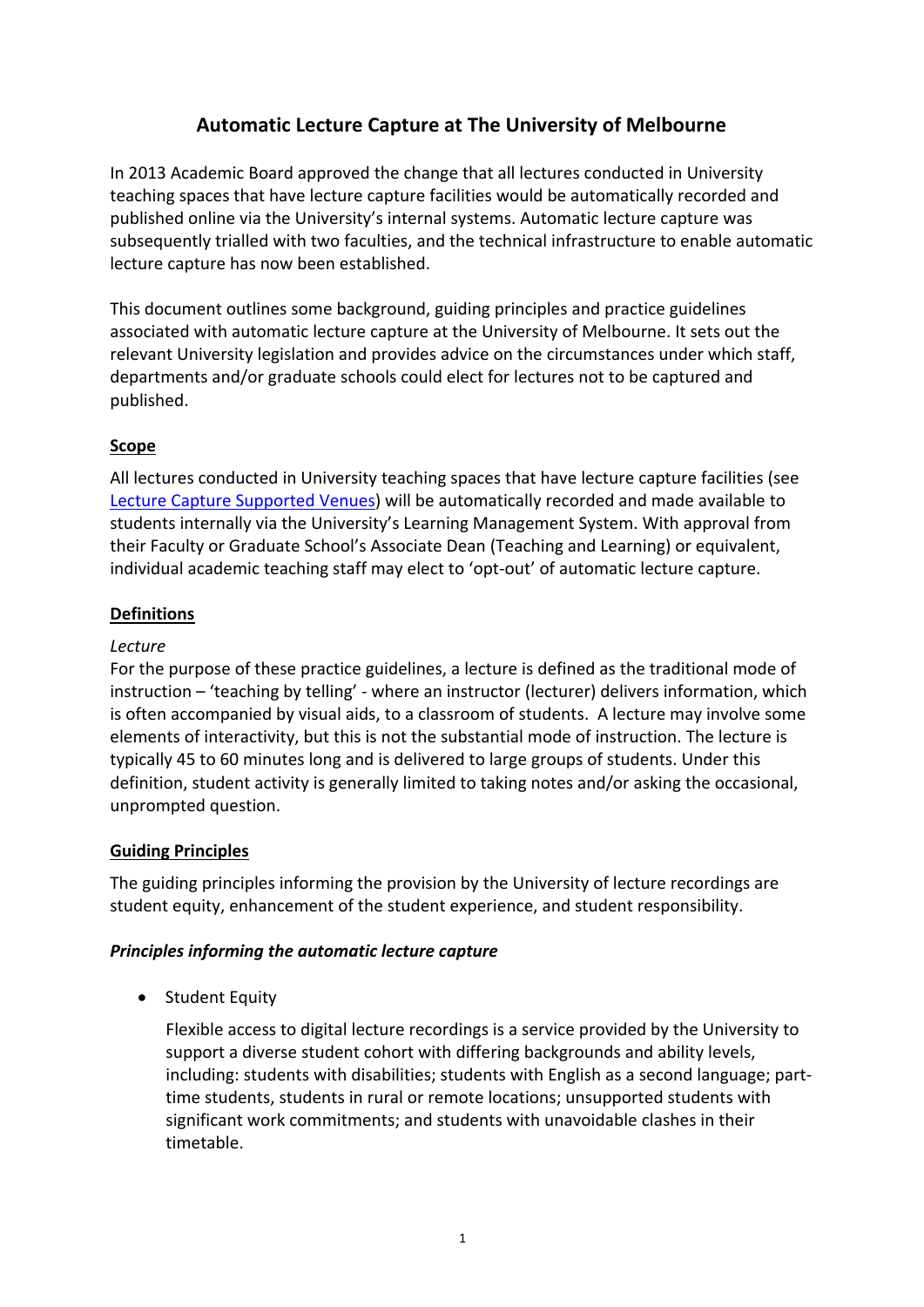Teaching, Learning and the Student Experience

The provision of flexible access to digital lecture recordings aligns with the principles of the Student Charter that all students are entitled to "have reasonable access to appropriate learning resources". The provision of digital lecture recordings provides opportunities for students to: clarify and review lecture content; complete assignments; catch up on the occasional missed lecture (e.g. due to illness); and revise subject content. Students are able to complete these activities in their own time and at their own pace, thereby enhancing their University educational experience.

**•** Student Responsibility

Equally, the Student Charter sets out the responsibilities expected of students in their partnership with the University. Particularly, that in taking joint responsibility for their learning, students will prepare for and actively participate in learning experiences provided by the University (e.g. attending lectures).

### *Acceptable and unacceptable criteria for opting out*

Individual academic teaching staff wishing to opt‐out of automatic lecture capture are required to apply for approval from their Faculty or Graduate School's Associate Dean (Teaching and Learning) or equivalent (as determined by the Faculty or Graduate School). Applications to opt‐out should be based on the following criteria.

A series of criteria are listed below that may constitute *acceptable* reasons to opt‐out of automatic lecture capture.

- A class is being conducted as an active learning session, which makes substantial use of a question and answer format, break‐out discussions, or similar. In this case it may not be possible to capture the entire educational experience because sounds occurring in the teaching space away from the lectern microphone (i.e. student questions and responses) will not be audible on the recording.
- Scheduled lecture time is being used for graded assessment, for example, a written test.
- A visiting or guest lecturer who is not an employee of the University and does not wish to be recorded.

A series of criteria are listed below that constitute *unacceptable* reasons to opt‐out of automatic lecture capture.

 Claims that the copyright of a lecture is owned by the academic staff member who created the lecture materials. Copyright in any teaching material created by academic staff after 12 March 2007 is owned by the University. Copyright in any teaching material created by academic staff before 12 March 2007 is owned by the academic, however, the University has a non‐exclusive license to use these teaching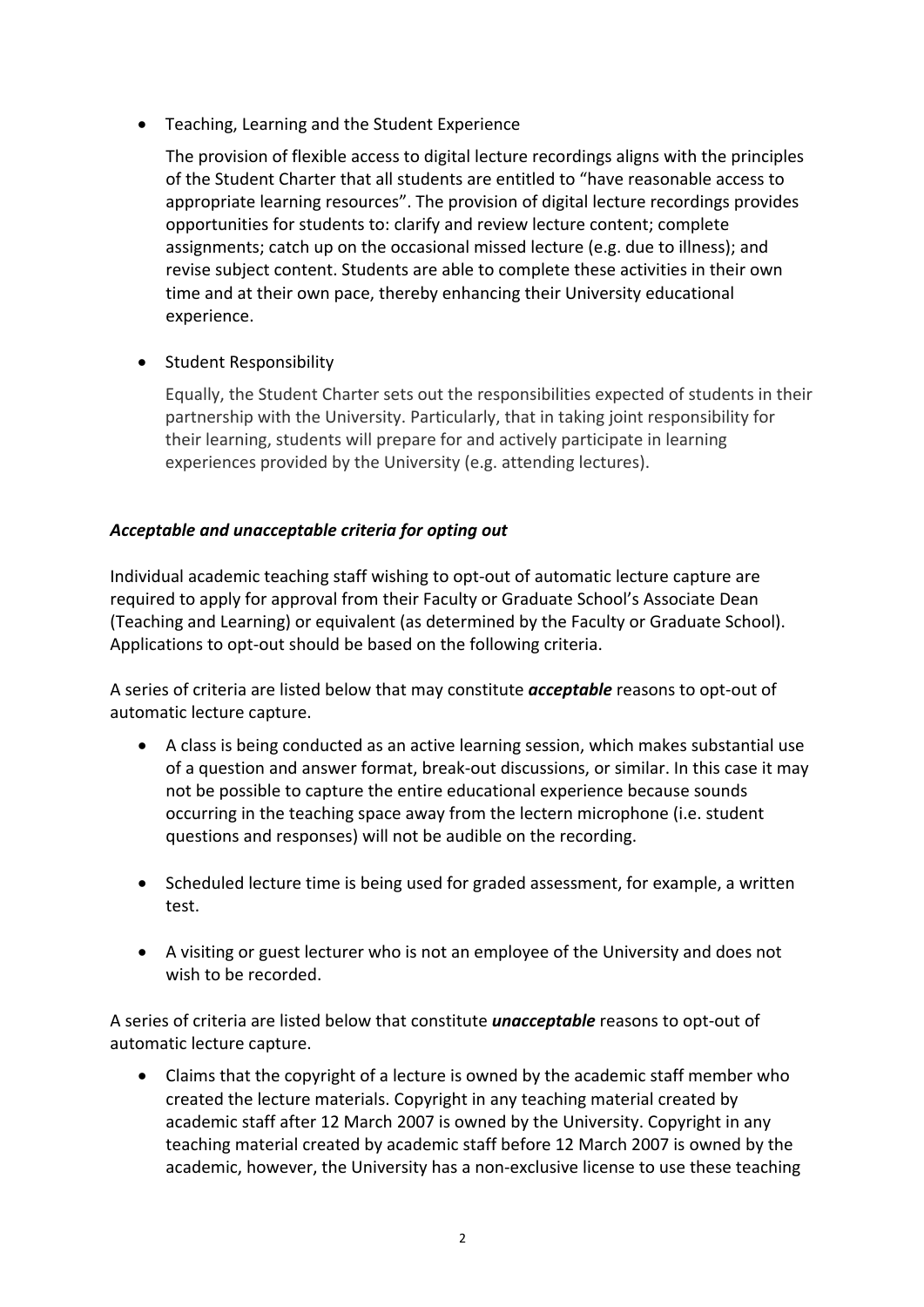materials for teaching and research, subject to preservation of the rights of the author (see Copyright Ownership).

- Claims that the lecture contains copyright material. The Copyright Act allows academic staff to show or perform copyright materials in lectures (see Copyright and Lectures). If lectures are recorded, copyright material is subject to the same restrictions as if you were making material available on the LMS (see Using Copyright Material in Lectures).
- Claims that the intellectual property of a lecture resides with the academic staff member who created the lecture materials. The University's IP Statute 14.1 specifies that teaching materials created or used for the primary purpose of teaching and education at the University are owned by the University. Statute 14.1.1 includes a detailed definition of "teaching material" (see Statute 14.1 – Intellectual property).
- Claims that recording and publishing lectures will decrease lecture attendance. While there is anecdotal evidence that the introduction of lecture capture results in reduced lecture attendance by students, this does not constitute sufficient reason to opt out of automatic lecture recordings. While there is limited published research in this area, there is little empirical evidence to suggest a negative relationship between lecture capture and diminished lecture attendance.
- Claims that recording and publishing lectures will undermine students' pedagogical experience. While there are few empirical studies in the area, the evidence from the literature suggests that the most successful students are likely to have adaptive study strategies that typically include the use of lecture recordings to supplement other study activities, but some students will use lecture recordings as substitutes for lecture attendance, typically to the overall detriment of their learning.

### **Practice Guidelines**

The process to opt-out of automatic lecture capture consists of a number of steps:

- Individual academic teaching staff wishing to opt-out of automatic lecture capture are required to download and complete an application form available from the Learning Environments website at: https://le.unimelb.edu.au/lms‐and‐lecture‐ capture/new‐lecture‐capture‐processes
- Applications to opt-out should be based on criteria outlined above;
- Completed applications are to be submitted for approval and signing to the academic's Faculty or Graduate School's Associate Dean (Teaching and Learning) or equivalent (as determined by the Faculty or Graduate School);
- Signed applications are to be submitted by the academic to the Learning Environments via http://lms.unimelb.edu.au/support/helpdesk/ to notify technical staff that a lecture or lecture series is not to be recorded;